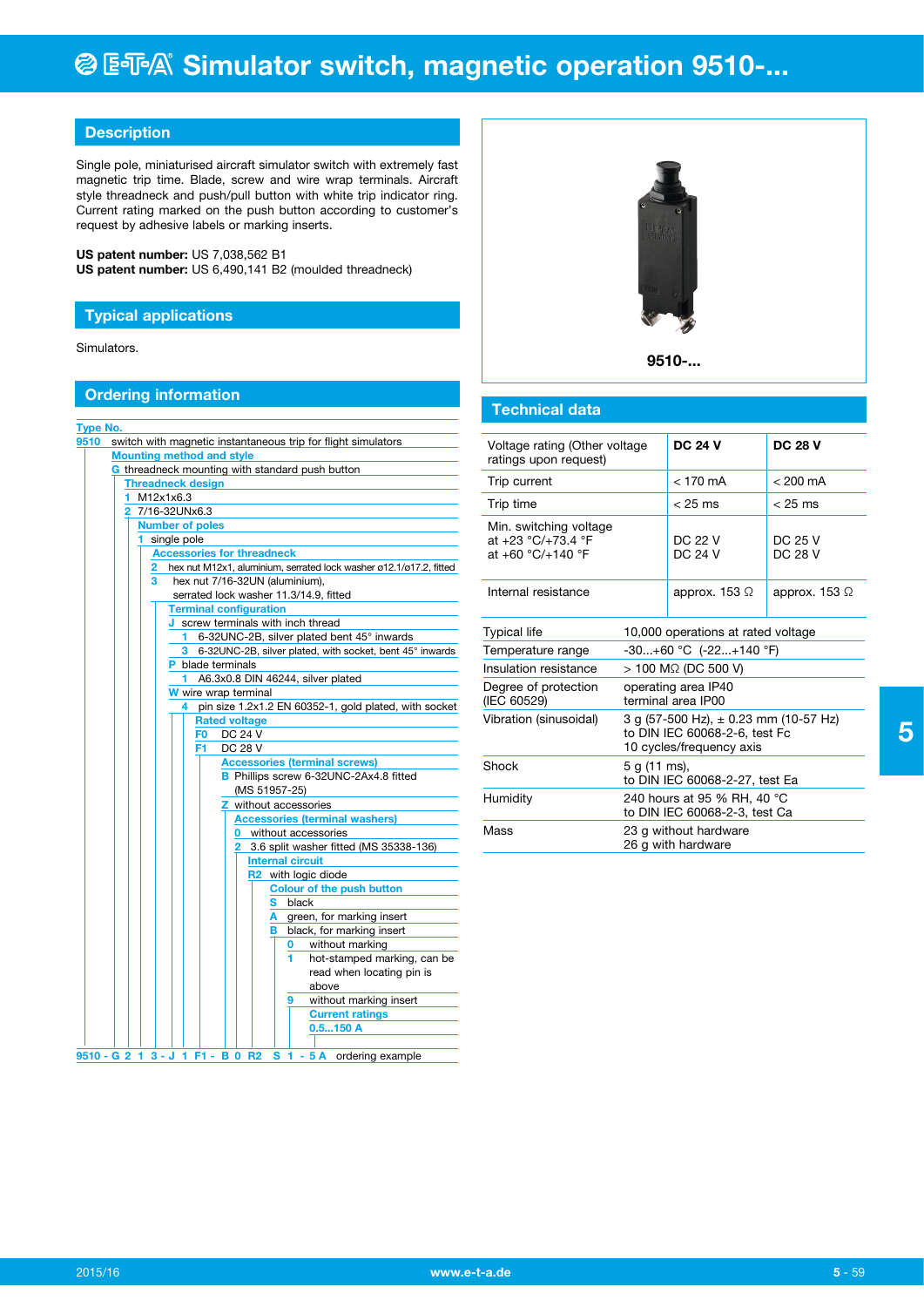# **@ ESPA® Simulator switch, magnetic operation 9510-...**



# **Dimensions Dimensions Other main terminal designs**



### **Internal connection diagram**





This is a metric design and millimeter dimensions take precedence  $(\frac{mm}{inoh})$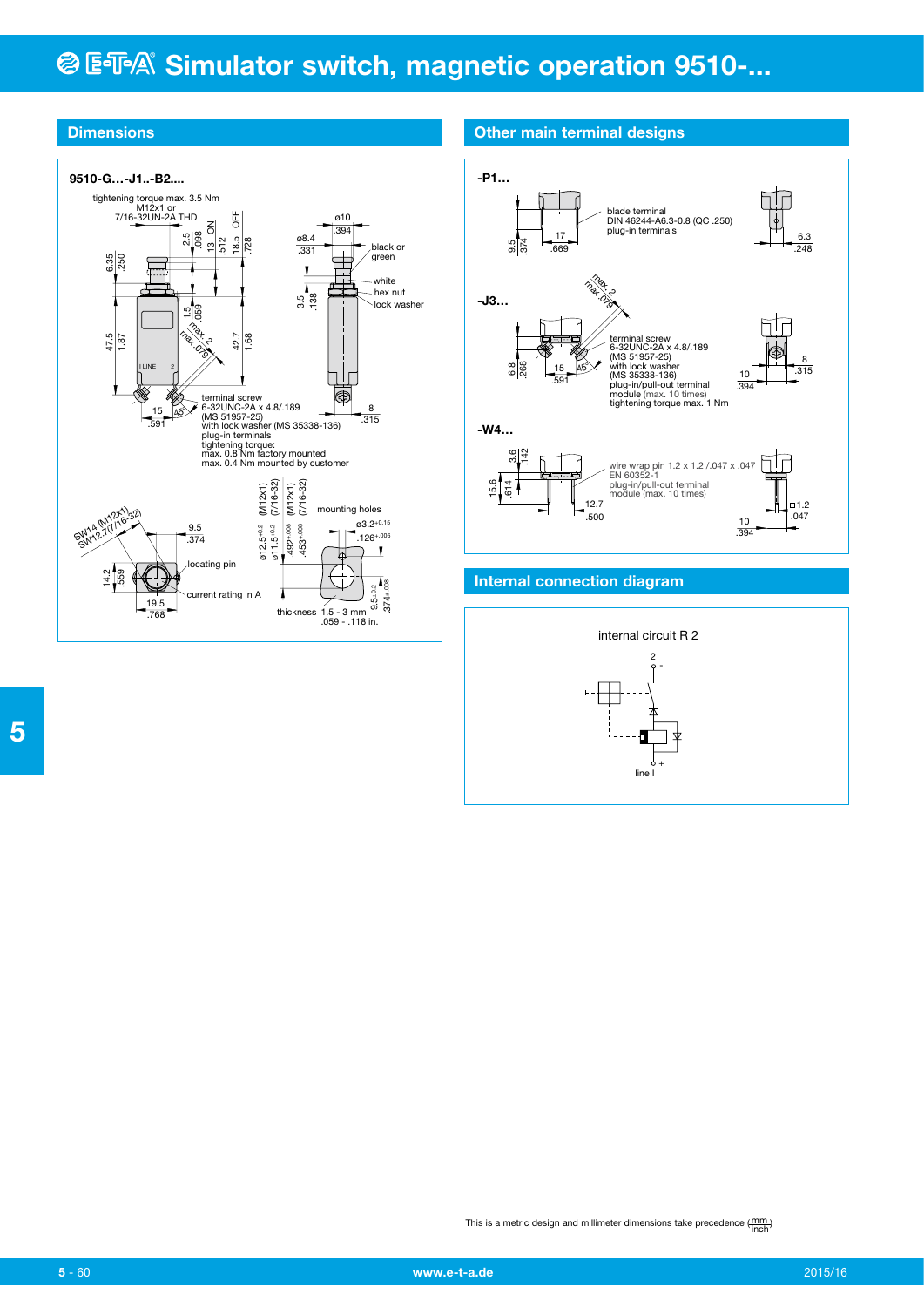## **Accessories**

| Label (black) for push/pull button (S0 or G0) |                   |  |  |  |  |
|-----------------------------------------------|-------------------|--|--|--|--|
| Part number                                   | Rated current (A) |  |  |  |  |
| Y 307 082 01                                  | 0.5               |  |  |  |  |
| Y 307 082 02                                  | 1/2               |  |  |  |  |
| Y 307 082 03                                  | 1                 |  |  |  |  |
| Y 307 082 04                                  | 1.5               |  |  |  |  |
| Y 307 082 05                                  | 11/2              |  |  |  |  |
| Y 307 082 06                                  | 2                 |  |  |  |  |
| Y 307 082 07                                  | 3                 |  |  |  |  |
| Y 307 082 08                                  | 5                 |  |  |  |  |
| Y 307 082 09                                  | 7.5               |  |  |  |  |
| Y 307 082 10                                  | 71/2              |  |  |  |  |
| Y 307 082 11                                  | 10                |  |  |  |  |
| Y 307 082 12                                  | 15                |  |  |  |  |
| Y 307 082 13                                  | 20                |  |  |  |  |
| Y 307 082 14                                  | 25                |  |  |  |  |
| Y 307 082 15                                  | 30                |  |  |  |  |
| Y 307 082 16                                  | 35                |  |  |  |  |
| Y 307 082 17                                  | 6                 |  |  |  |  |
| Y 307 082 18                                  | 40                |  |  |  |  |
| Y 307 082 19                                  | 50                |  |  |  |  |
| Y 307 082 20                                  | 60                |  |  |  |  |
| Y 307 082 21                                  | 70                |  |  |  |  |
| Y 307 082 22                                  | 75                |  |  |  |  |
| Y 307 082 23                                  | 80                |  |  |  |  |
| Y 307 082 24                                  | 90                |  |  |  |  |
| Y 307 082 25                                  | 100               |  |  |  |  |
| Y 307 082 26                                  | 120               |  |  |  |  |
| Y 307 082 27                                  | 125               |  |  |  |  |
| Y 307 082 28                                  | 150               |  |  |  |  |
| Y 307 082 29                                  | 2.5               |  |  |  |  |
| Y 307 082 30                                  | 21/2              |  |  |  |  |
| Y 307 082 31                                  | 31/2              |  |  |  |  |
| Y 307 082 32                                  | R                 |  |  |  |  |
| Y 307 082 33                                  | 5.5               |  |  |  |  |
| Y 307 082 34                                  | 17                |  |  |  |  |
| Y 307 082 35                                  | 4                 |  |  |  |  |
|                                               |                   |  |  |  |  |

**Splash cover/hex nut assembly with O ring** (IP66 and IP67) (approved to VG 95345, part 23)

- **X 200 801 03 matt black finish nut M12x1x1.8, black cover X 200 801 08 nickel plated nut M12x1x1.8, transparent cover X 200 801 09 matt black finish nut 7/16-32x1x1.8, black cover X 200 801 10 matt black finish nut 7/16-32x1x1.8,**
- **transparent cover**

**X 200 801 12 with blackened nut and transparent cover**



**Actuator extension** (black) to be fitted on the push button (approved to VG 95345, T23) **X 200 803 01** 



**Identification collar** to be snapped on the push button

- **Y 307 004 01 black Y 307 004 02 white**
- **Y 307 004 03 red Y 307 004 04 green**
- **Y 307 004 05 blue**



0.65 .026

**Lock out ring** to block the push button in OFF position **Y 307 005 01 red Y 307 005 02 black**



This is a metric design and millimeter dimensions take precedence  $(\frac{mm}{inoh})$ 

**Plug-in screw terminal,**  bent at 45° inwards (2 pcs needed per unit)

**Y 307 187 02** terminal silver plated

**Y 304 508 02** Phillips screw 6-32 UNC-2Ax4.8 (MS 51957-25) **Y 304 509 01** split washer (MS 35338-136)

**Plug-in blade terminal** (2 pcs needed per unit) **Y 307 202 02** P10 terminal silver plated

**Plug-in/pull-out screw terminals with socket,**  bent at 45° inwards **X 222 173 11** terminals silver plated

**Plug-in/pull-out wire wrap terminals with socket X 222 174 12** terminals gold plated